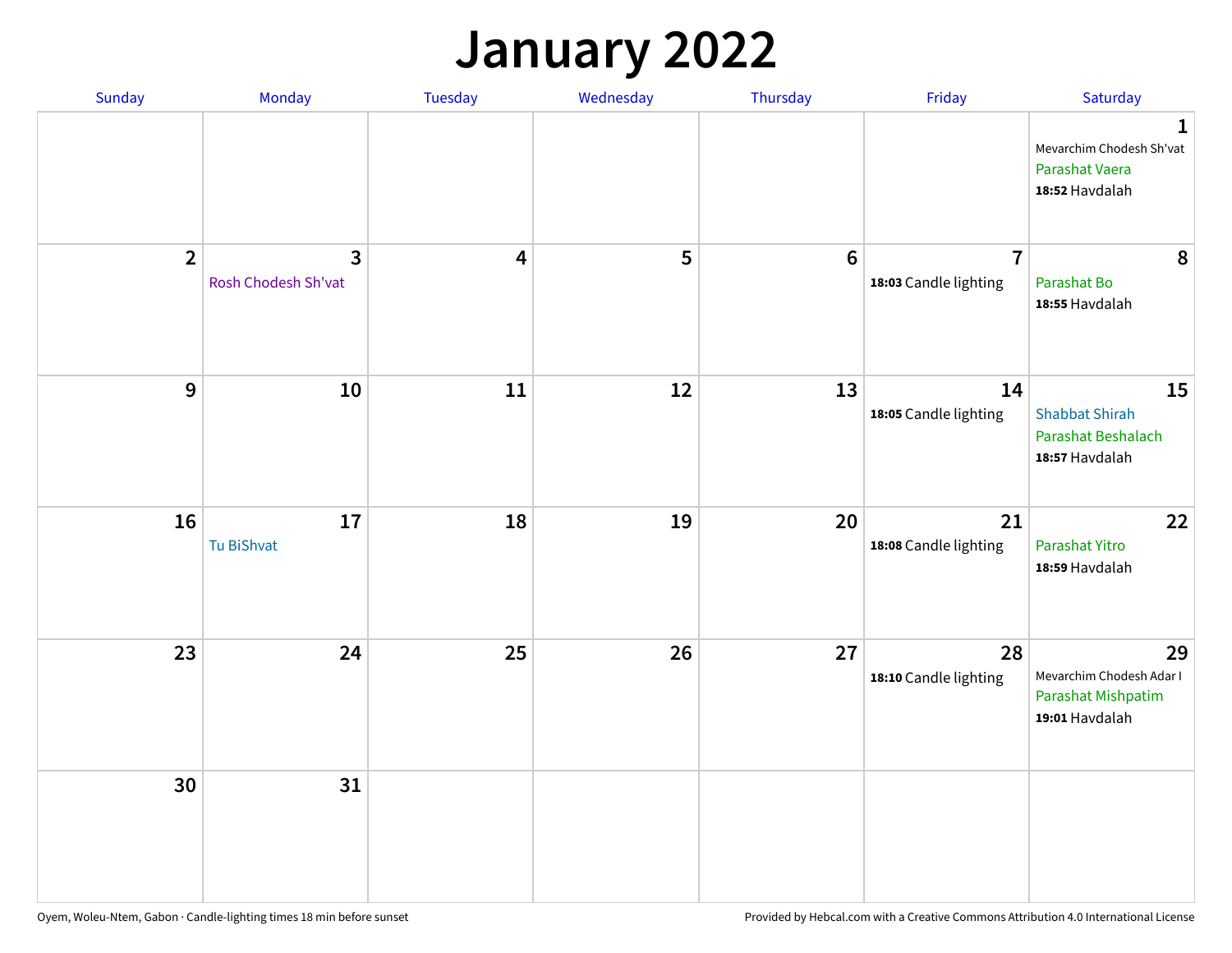# **February 2022**

| Sunday  | Monday                  | <b>Tuesday</b>                      | Wednesday                             | Thursday | Friday                                           | Saturday                                                                                          |
|---------|-------------------------|-------------------------------------|---------------------------------------|----------|--------------------------------------------------|---------------------------------------------------------------------------------------------------|
|         |                         | $\mathbf{1}$<br>Rosh Chodesh Adar I | $\overline{2}$<br>Rosh Chodesh Adar I | 3        | $\overline{\mathbf{4}}$<br>18:11 Candle lighting | 5<br>Parashat Terumah<br>19:01 Havdalah                                                           |
| $\bf 6$ | $\overline{\mathbf{7}}$ | 8                                   | $\boldsymbol{9}$                      | 10       | 11<br>18:11 Candle lighting                      | 12<br>Parashat Tetzaveh<br>19:01 Havdalah                                                         |
| 13      | 14                      | 15<br><b>Purim Katan</b>            | 16                                    | 17       | 18<br>18:11 Candle lighting                      | 19<br>Parashat Ki Tisa<br>19:01 Havdalah                                                          |
| 20      | 21                      | 22                                  | 23                                    | 24       | 25<br>18:11 Candle lighting                      | 26<br><b>Shabbat Shekalim</b><br>Mevarchim Chodesh Adar II<br>Parashat Vayakhel<br>19:00 Havdalah |
| 27      | 28                      |                                     |                                       |          |                                                  |                                                                                                   |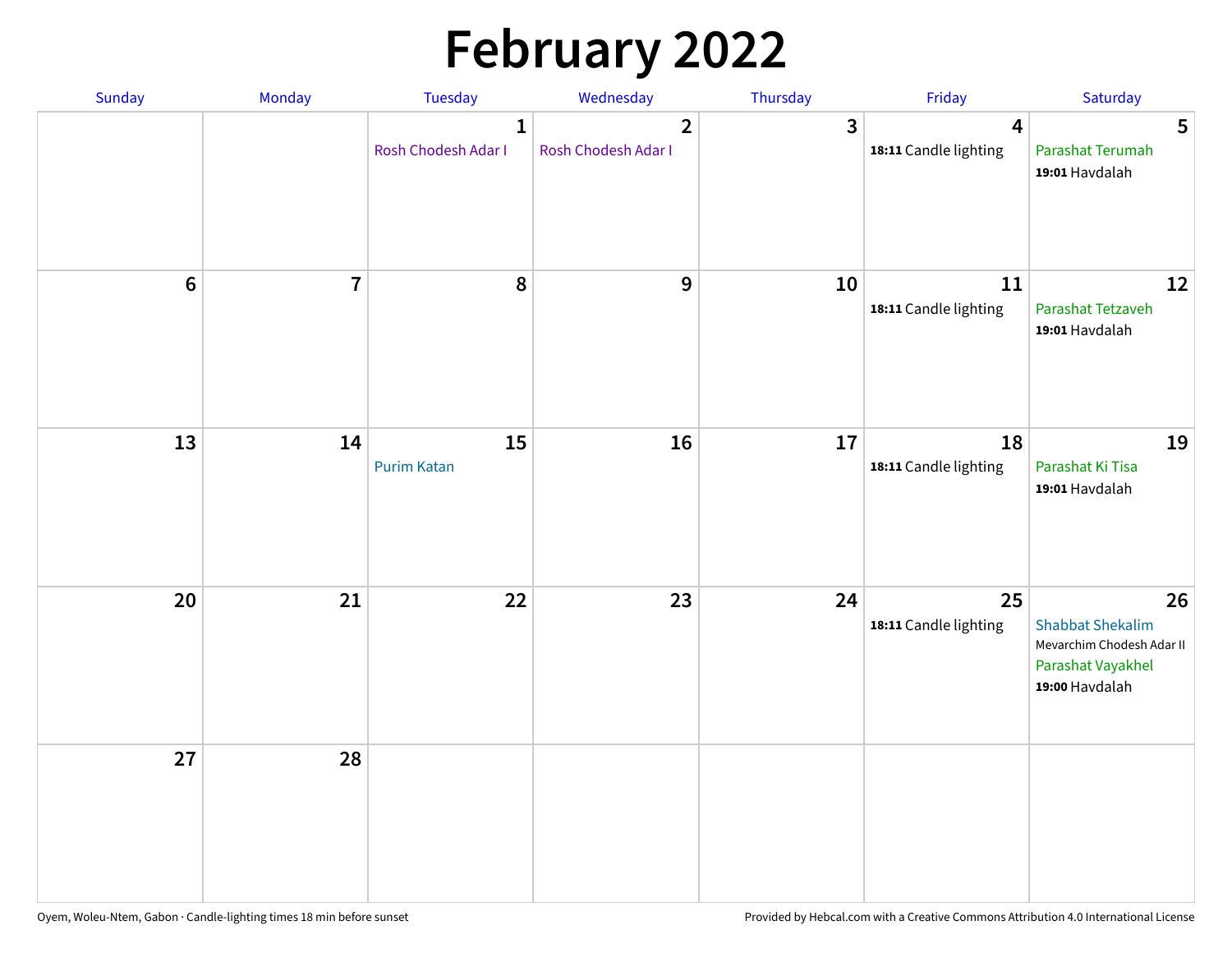## **March 2022**

| Sunday         | Monday         | <b>Tuesday</b> | Wednesday                                                                                | Thursday                  | Friday                                                                   | Saturday                                                                                   |
|----------------|----------------|----------------|------------------------------------------------------------------------------------------|---------------------------|--------------------------------------------------------------------------|--------------------------------------------------------------------------------------------|
|                |                | $\mathbf{1}$   | $\overline{2}$                                                                           | 3<br>Rosh Chodesh Adar II | $\overline{\mathbf{4}}$<br>Rosh Chodesh Adar II<br>18:09 Candle lighting | 5<br>Parashat Pekudei<br>18:59 Havdalah                                                    |
| $6\phantom{1}$ | $\overline{7}$ | 8              | $\mathbf 9$                                                                              | 10                        | 11<br>18:08 Candle lighting                                              | 12<br><b>Shabbat Zachor</b><br>Parashat Vayikra<br>18:57 Havdalah                          |
| 13             | 14             | 15             | 16<br>05:18 Fast begins<br><b>Ta'anit Esther</b><br>18:50 Fast ends<br><b>Erev Purim</b> | 17<br>Purim               | 18<br><b>Shushan Purim</b><br>18:06 Candle lighting                      | 19<br>Parashat Tzav<br>18:55 Havdalah                                                      |
| 20             | 21             | 22             | 23                                                                                       | 24                        | 25<br>18:05 Candle lighting                                              | 26<br><b>Shabbat Parah</b><br>Mevarchim Chodesh Nisan<br>Parashat Shmini<br>18:54 Havdalah |
| 27             | 28             | 29             | 30                                                                                       | 31                        |                                                                          |                                                                                            |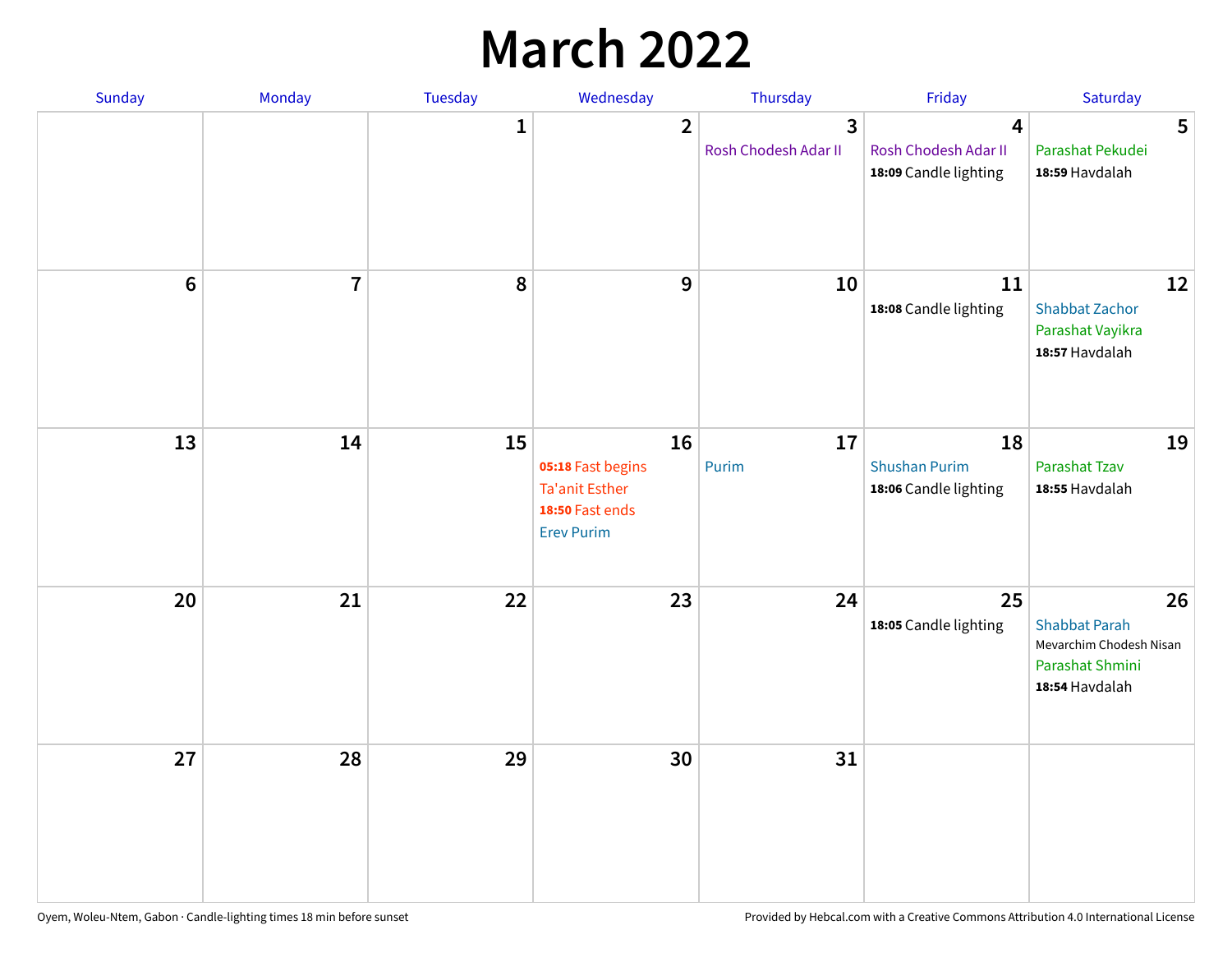## **April 2022**

| Sunday                                   | Monday                  | <b>Tuesday</b>         | Wednesday             | Thursday                                        | Friday                                                                                            | Saturday                                                                                                            |
|------------------------------------------|-------------------------|------------------------|-----------------------|-------------------------------------------------|---------------------------------------------------------------------------------------------------|---------------------------------------------------------------------------------------------------------------------|
|                                          |                         |                        |                       |                                                 | $\mathbf{1}$<br>18:03 Candle lighting                                                             | $\overline{2}$<br><b>Shabbat HaChodesh</b><br><b>Rosh Chodesh Nisan</b><br><b>Parashat Tazria</b><br>18:52 Havdalah |
| 3                                        | $\overline{\mathbf{4}}$ | 5                      | $6\phantom{1}6$       | $\overline{7}$                                  | 8<br>18:01 Candle lighting                                                                        | 9<br><b>Shabbat HaGadol</b><br>Parashat Metzora<br>18:50 Havdalah                                                   |
| 10                                       | 11<br>Yom HaAliyah      | 12                     | 13                    | 14                                              | 15<br>05:07 Fast begins<br><b>Ta'anit Bechorot</b><br><b>Erev Pesach</b><br>18:00 Candle lighting | 16<br>Pesach I<br>18:49 Candle lighting                                                                             |
| 17<br><b>Pesach II</b><br>18:49 Havdalah | 18<br>Pesach III (CH"M) | 19<br>Pesach IV (CH"M) | 20<br>Pesach V (CH"M) | 21<br>Pesach VI (CH"M)<br>17:59 Candle lighting | 22<br><b>Pesach VII</b><br>17:58 Candle lighting                                                  | 23<br><b>Pesach VIII</b><br>18:48 Havdalah                                                                          |
| 24                                       | 25                      | 26                     | 27                    | 28<br>Yom HaShoah                               | 29<br>17:58 Candle lighting                                                                       | 30<br>Mevarchim Chodesh Iyyar<br>Parashat Achrei Mot<br>18:48 Havdalah                                              |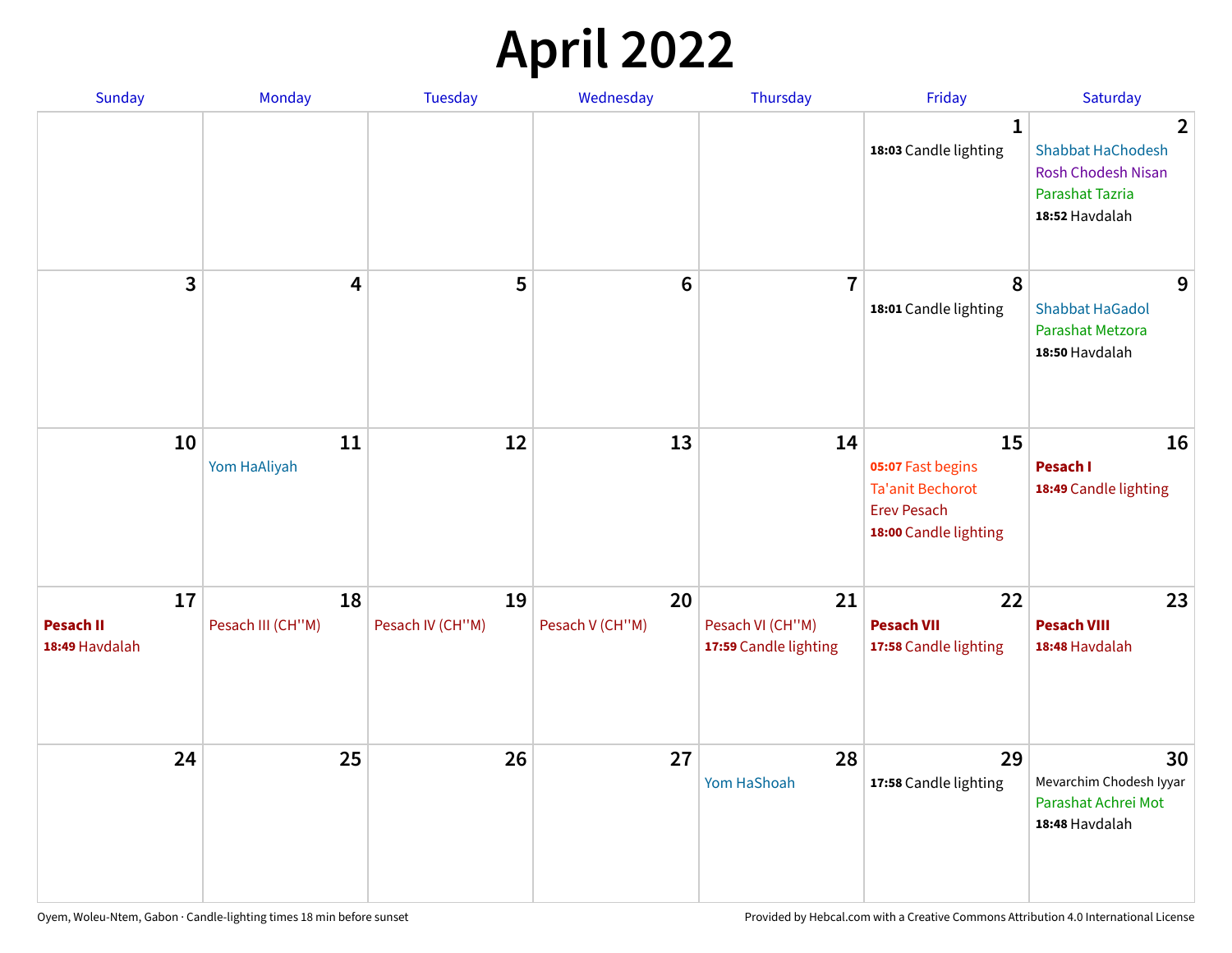## **May 2022**

| Sunday                             | Monday                               | Tuesday                         | Wednesday          | Thursday            | Friday                                  | Saturday                                                               |
|------------------------------------|--------------------------------------|---------------------------------|--------------------|---------------------|-----------------------------------------|------------------------------------------------------------------------|
| $\mathbf{1}$<br>Rosh Chodesh Iyyar | $\overline{2}$<br>Rosh Chodesh Iyyar | 3                               | 4<br>Yom HaZikaron | 5<br>Yom HaAtzma'ut | $6\phantom{1}$<br>17:57 Candle lighting | $\overline{7}$<br>Parashat Kedoshim<br>18:48 Havdalah                  |
| 8                                  | 9                                    | 10                              | 11                 | 12                  | 13<br>17:57 Candle lighting             | 14<br><b>Parashat Emor</b><br>18:48 Havdalah                           |
| 15<br>Pesach Sheni                 | 16                                   | 17                              | 18                 | 19<br>Lag BaOmer    | 20<br>17:58 Candle lighting             | 21<br>Parashat Behar<br>18:49 Havdalah                                 |
| 22                                 | 23                                   | 24                              | 25                 | 26                  | 27<br>17:58 Candle lighting             | 28<br>Mevarchim Chodesh Sivan<br>Parashat Bechukotai<br>18:50 Havdalah |
| 29<br>Yom Yerushalayim             | 30                                   | 31<br><b>Rosh Chodesh Sivan</b> |                    |                     |                                         |                                                                        |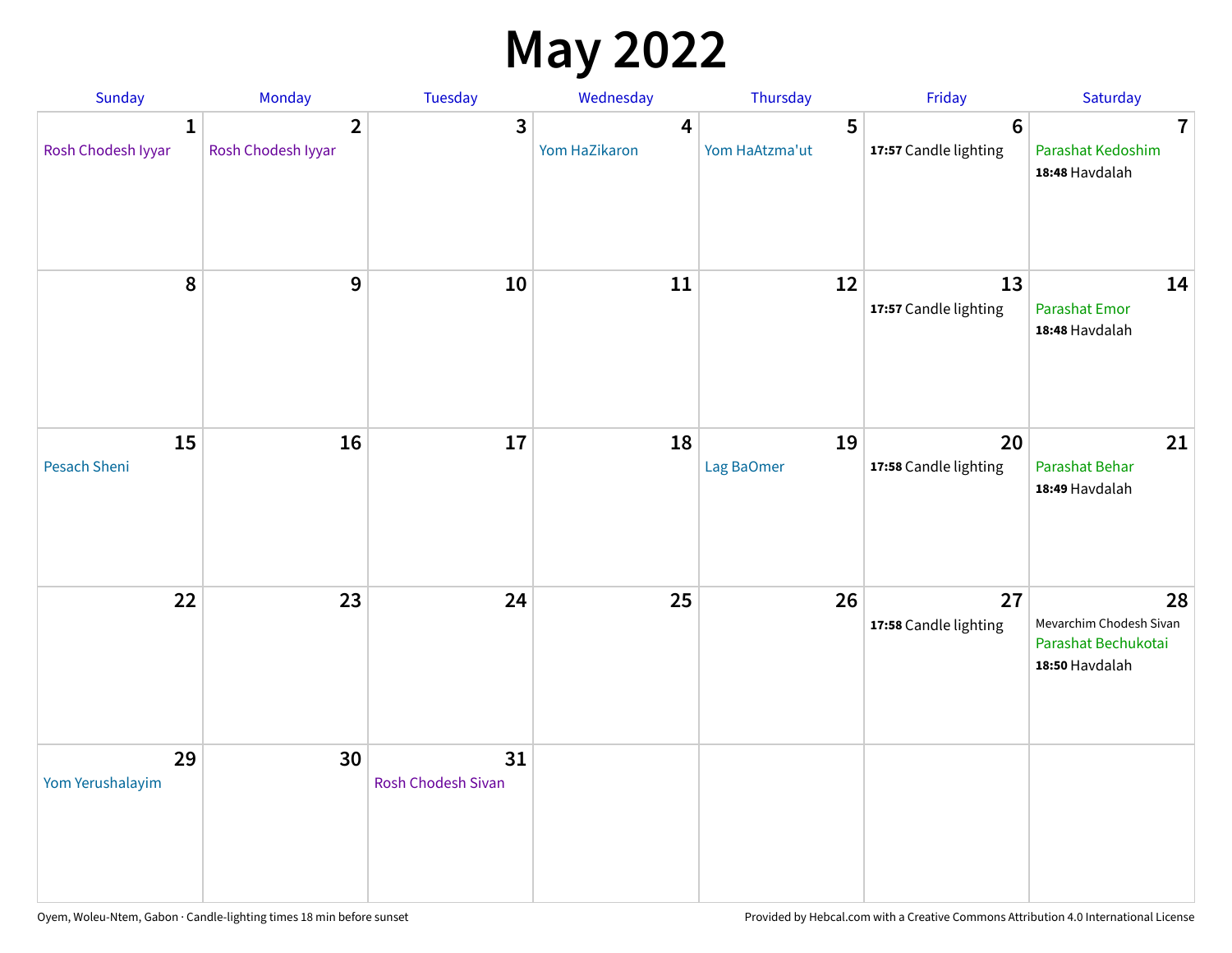#### **June 2022**

| Sunday                                         | Monday                                         | Tuesday        | Wednesday                       | Thursday                 | Friday                      | Saturday                                                                                     |
|------------------------------------------------|------------------------------------------------|----------------|---------------------------------|--------------------------|-----------------------------|----------------------------------------------------------------------------------------------|
|                                                |                                                |                | 1                               | $\overline{2}$           | 3<br>18:00 Candle lighting  | $\overline{\mathbf{4}}$<br><b>Erev Shavuot</b><br>Parashat Bamidbar<br>18:52 Candle lighting |
| 5<br><b>Shavuot I</b><br>18:52 Candle lighting | $\bf 6$<br><b>Shavuot II</b><br>18:52 Havdalah | $\overline{7}$ | 8                               | 9                        | 10<br>18:01 Candle lighting | 11<br>Parashat Nasso<br>18:53 Havdalah                                                       |
| 12                                             | 13                                             | 14             | 15                              | 16                       | 17<br>18:03 Candle lighting | 18<br>Parashat Beha'alotcha<br>18:55 Havdalah                                                |
| 19                                             | 20                                             | 21             | 22                              | 23                       | 24<br>18:04 Candle lighting | 25<br>Mevarchim Chodesh Tamuz<br>Parashat Sh'lach<br>18:56 Havdalah                          |
| 26                                             | 27                                             | 28             | 29<br><b>Rosh Chodesh Tamuz</b> | 30<br>Rosh Chodesh Tamuz |                             |                                                                                              |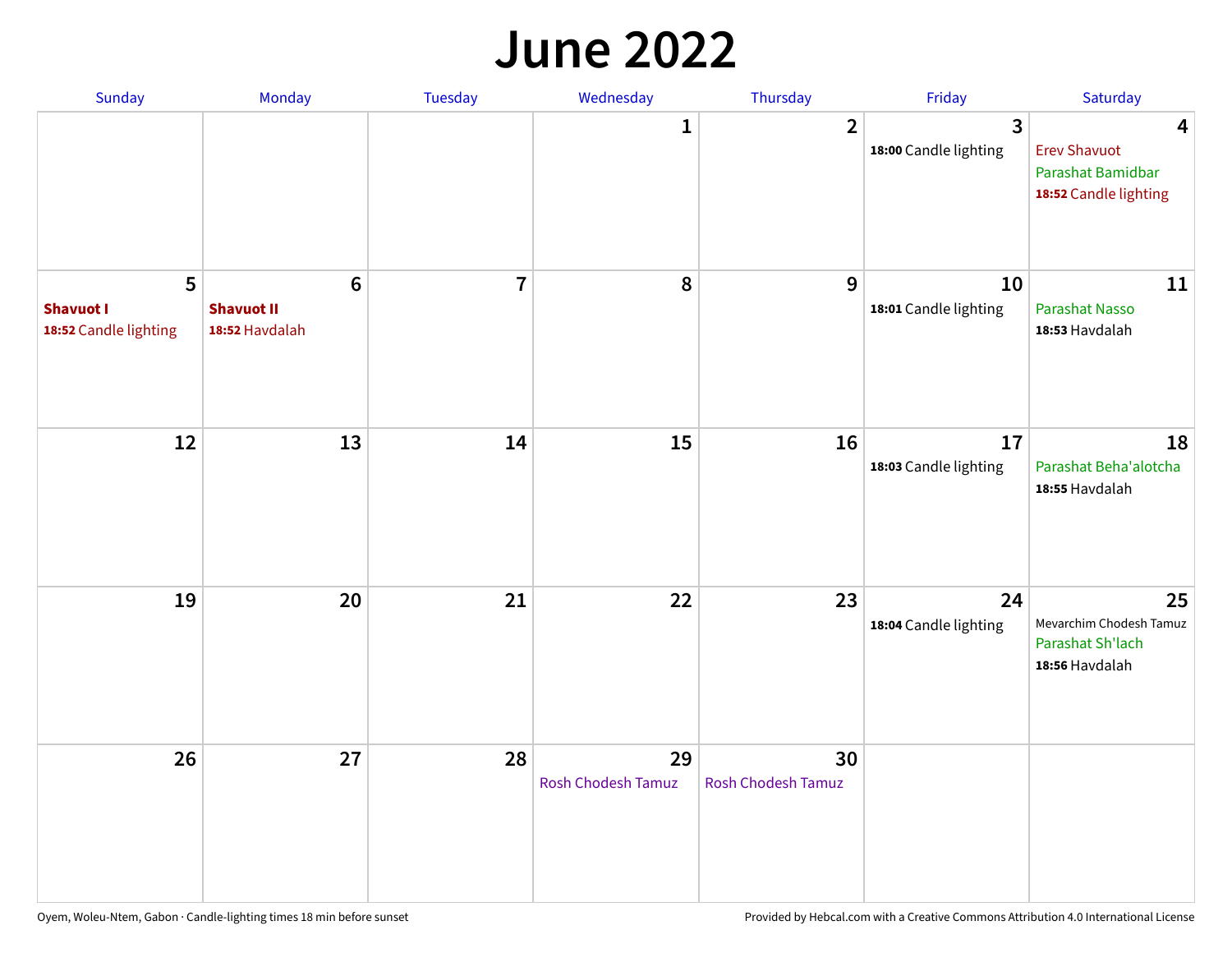## **July 2022**

| Sunday                                                           | Monday | Tuesday | Wednesday | Thursday       | Friday                                         | Saturday                                                                |
|------------------------------------------------------------------|--------|---------|-----------|----------------|------------------------------------------------|-------------------------------------------------------------------------|
|                                                                  |        |         |           |                | $\mathbf{1}$<br>18:05 Candle lighting          | $\overline{2}$<br>Parashat Korach<br>18:58 Havdalah                     |
| $\mathbf{3}$                                                     | 4      | 5       | $\bf 6$   | $\overline{7}$ | 8<br>18:07 Candle lighting                     | 9<br><b>Parashat Chukat</b><br>18:58 Havdalah                           |
| 10                                                               | 11     | 12      | 13        | 14             | 15<br>18:07 Candle lighting                    | 16<br>Parashat Balak<br>18:59 Havdalah                                  |
| 17<br>05:08 Fast begins<br><b>Tzom Tammuz</b><br>18:53 Fast ends | 18     | 19      | 20        | 21             | 22<br>18:08 Candle lighting                    | 23<br>Mevarchim Chodesh Av<br><b>Parashat Pinchas</b><br>18:59 Havdalah |
| 24                                                               | 25     | 26      | 27        | 28             | 29<br>Rosh Chodesh Av<br>18:07 Candle lighting | 30<br>Parashat Matot-Masei<br>18:58 Havdalah                            |
| 31                                                               |        |         |           |                |                                                |                                                                         |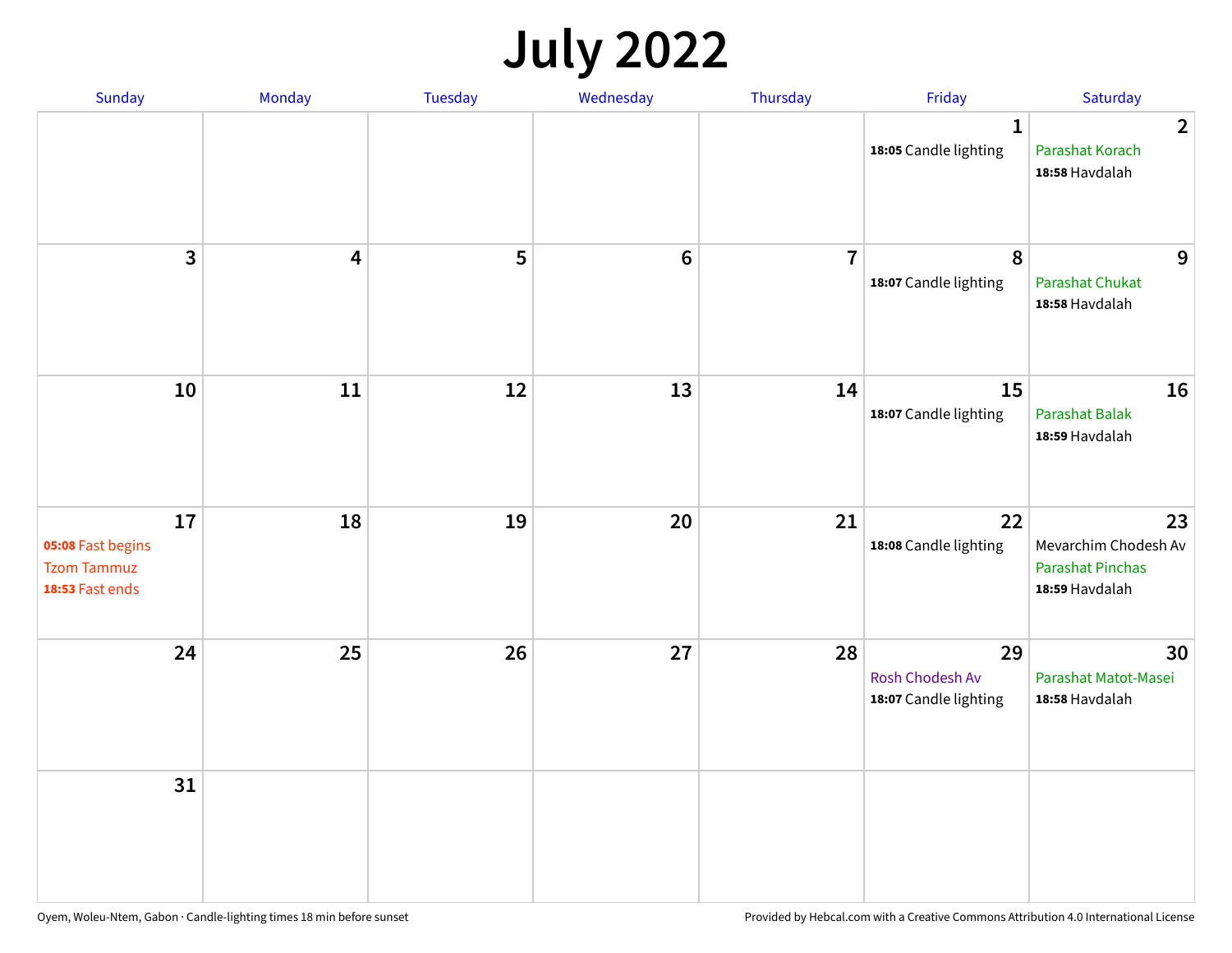## **August 2022**

| Sunday                                                      | Monday       | Tuesday                 | Wednesday | Thursday | Friday                                 | Saturday                                                                                                                       |
|-------------------------------------------------------------|--------------|-------------------------|-----------|----------|----------------------------------------|--------------------------------------------------------------------------------------------------------------------------------|
|                                                             | $\mathbf{1}$ | $\overline{\mathbf{2}}$ | 3         | 4        | 5<br>18:07 Candle lighting             | $6\phantom{1}6$<br><b>Shabbat Chazon</b><br>18:25 Fast begins<br>Erev Tish'a B'Av<br><b>Parashat Devarim</b><br>18:57 Havdalah |
| $\overline{7}$<br>Tish'a B'Av (observed)<br>18:51 Fast ends | 8            | 9                       | 10        | 11       | 12<br>Tu B'Av<br>18:05 Candle lighting | 13<br><b>Shabbat Nachamu</b><br>Parashat Vaetchanan<br>18:55 Havdalah                                                          |
| 14                                                          | 15           | 16                      | 17        | 18       | 19<br>18:04 Candle lighting            | 20<br>Mevarchim Chodesh Elul<br>Parashat Eikev<br>18:53 Havdalah                                                               |
| 21                                                          | 22           | 23                      | 24        | 25       | 26<br>18:01 Candle lighting            | 27<br><b>Rosh Chodesh Elul</b><br>Parashat Re'eh<br>18:51 Havdalah                                                             |
| 28<br>Rosh Hashana LaBehemot<br><b>Rosh Chodesh Elul</b>    | 29           | 30                      | 31        |          |                                        |                                                                                                                                |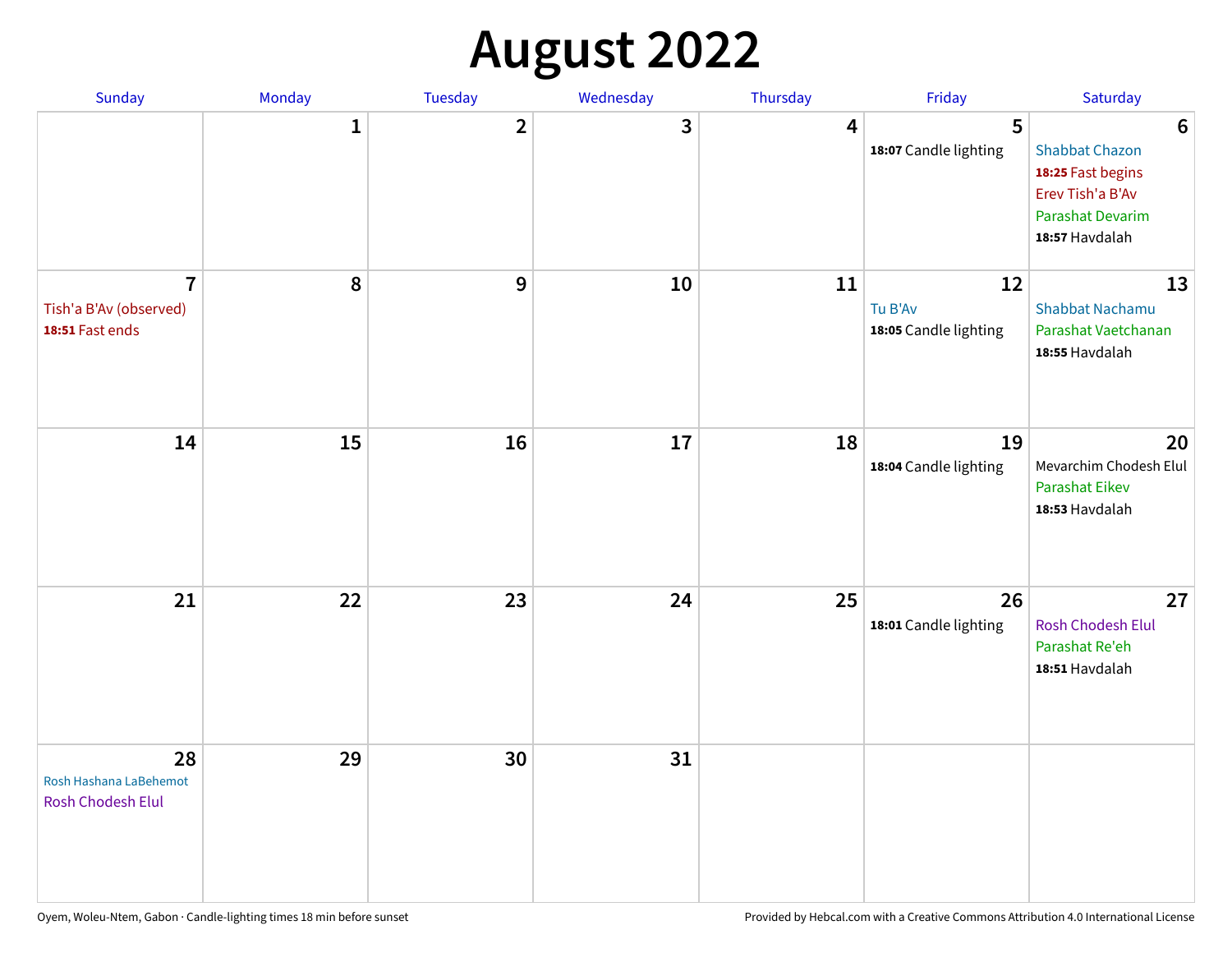## **September 2022**

| Sunday                                           | Monday                                           | Tuesday                                        | Wednesday                                                          | Thursday     | Friday                                  | Saturday                                                  |
|--------------------------------------------------|--------------------------------------------------|------------------------------------------------|--------------------------------------------------------------------|--------------|-----------------------------------------|-----------------------------------------------------------|
|                                                  |                                                  |                                                |                                                                    | $\mathbf{1}$ | $\overline{2}$<br>17:59 Candle lighting | 3<br><b>Parashat Shoftim</b><br>18:48 Havdalah            |
| $\overline{\mathbf{4}}$                          | 5                                                | $6\phantom{1}6$                                | $\overline{7}$                                                     | 8            | 9<br>17:56 Candle lighting              | 10<br>Parashat Ki Teitzei<br>18:45 Havdalah               |
| $11\,$                                           | 12                                               | 13                                             | 14                                                                 | 15           | 16<br>17:54 Candle lighting             | 17<br>Leil Selichot<br>Parashat Ki Tavo<br>18:42 Havdalah |
| 18                                               | 19                                               | 20                                             | 21                                                                 | 22           | 23<br>17:51 Candle lighting             | 24<br>Parashat Nitzavim<br>18:40 Havdalah                 |
| 25<br>Erev Rosh Hashana<br>17:50 Candle lighting | 26<br>Rosh Hashana 5783<br>18:39 Candle lighting | 27<br><b>Rosh Hashana II</b><br>18:38 Havdalah | 28<br>05:00 Fast begins<br><b>Tzom Gedaliah</b><br>18:32 Fast ends | 29           | 30<br>17:48 Candle lighting             |                                                           |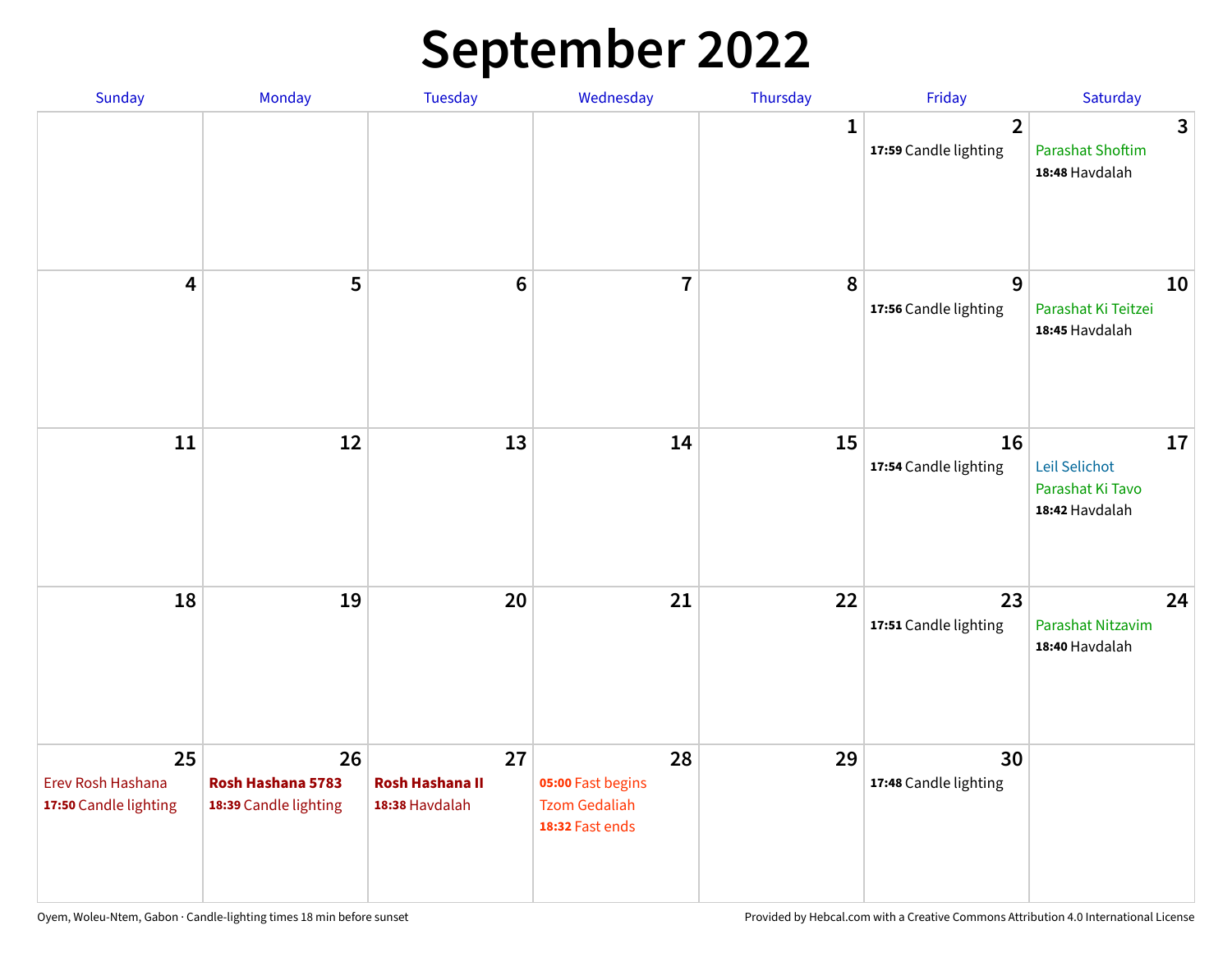## **October 2022**

| Sunday                                                   | Monday                                               | <b>Tuesday</b>                                                    | Wednesday                                | Thursday               | Friday                                         | Saturday                                                                |
|----------------------------------------------------------|------------------------------------------------------|-------------------------------------------------------------------|------------------------------------------|------------------------|------------------------------------------------|-------------------------------------------------------------------------|
|                                                          |                                                      |                                                                   |                                          |                        |                                                | 1<br><b>Shabbat Shuva</b><br>Parashat Vayeilech<br>18:37 Havdalah       |
| $\overline{2}$                                           | $\overline{\mathbf{3}}$                              | $\overline{4}$<br><b>Erev Yom Kippur</b><br>17:47 Candle lighting | 5<br><b>Yom Kippur</b><br>18:36 Havdalah | 6                      | $\overline{7}$<br>17:46 Candle lighting        | 8<br>Parashat Ha'Azinu<br>18:35 Havdalah                                |
| 9<br><b>Erev Sukkot</b><br>17:45 Candle lighting         | 10<br><b>Sukkot I</b><br>18:34 Candle lighting       | 11<br><b>Sukkot II</b><br>18:34 Havdalah                          | 12<br>Sukkot III (CH"M)                  | 13<br>Sukkot IV (CH"M) | 14<br>Sukkot V (CH"M)<br>17:44 Candle lighting | 15<br>Sukkot VI (CH"M)<br>18:33 Havdalah                                |
| 16<br>Sukkot VII (Hoshana Raba)<br>17:43 Candle lighting | 17<br><b>Shmini Atzeret</b><br>18:32 Candle lighting | 18<br><b>Simchat Torah</b><br>18:32 Havdalah                      | 19                                       | 20                     | 21<br>17:42 Candle lighting                    | 22<br>Mevarchim Chodesh Cheshvan<br>Parashat Bereshit<br>18:31 Havdalah |
| 23                                                       | 24                                                   | 25<br>Rosh Chodesh Cheshvan                                       | 26<br>Rosh Chodesh Cheshvan              | 27                     | 28<br>17:41 Candle lighting                    | 29<br><b>Parashat Noach</b><br>18:31 Havdalah                           |
| 30                                                       | 31                                                   |                                                                   |                                          |                        |                                                |                                                                         |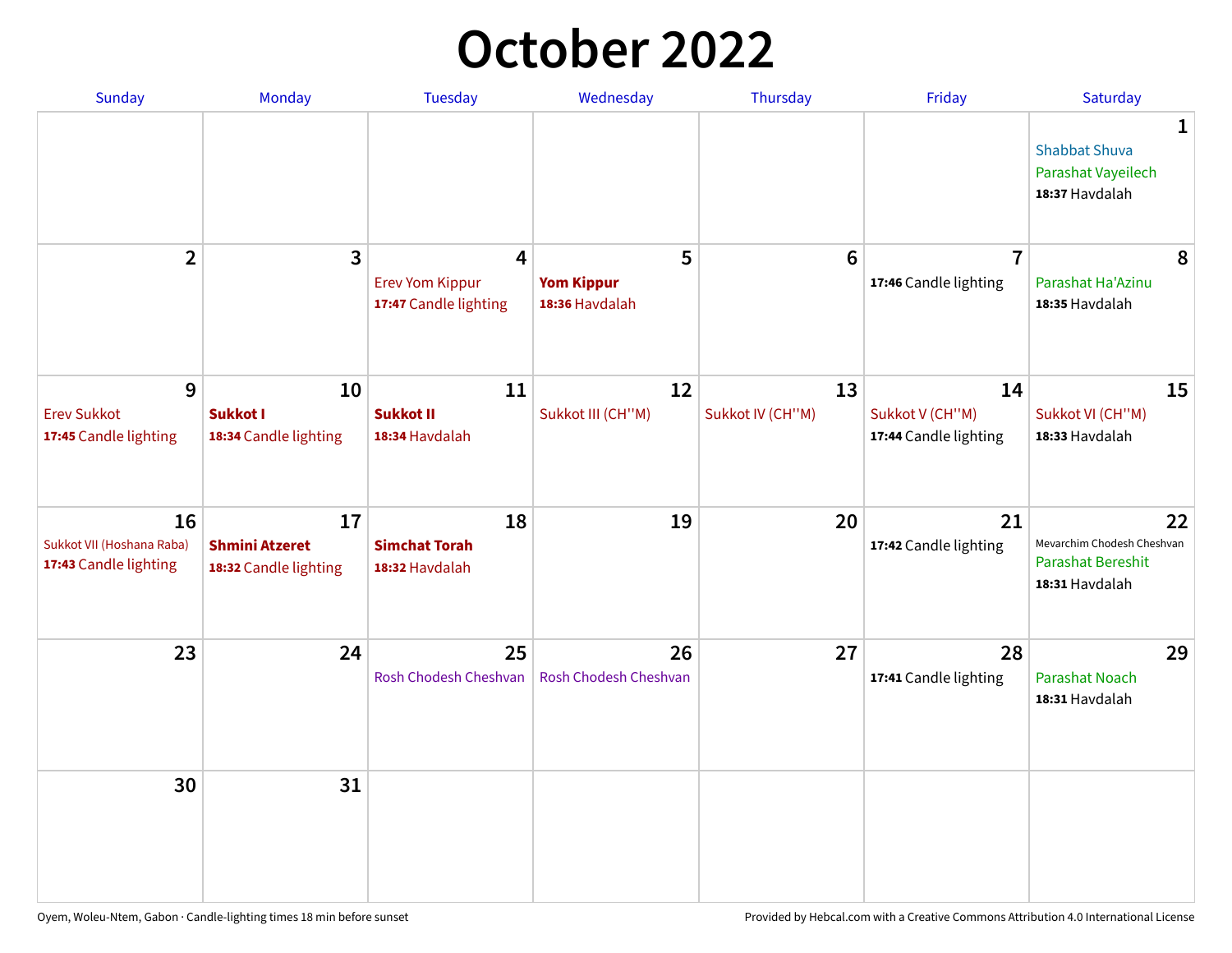#### **November 2022**

| Sunday         | Monday                  | Tuesday                             | Wednesday               | Thursday                  | Friday                                             | Saturday                                                                 |
|----------------|-------------------------|-------------------------------------|-------------------------|---------------------------|----------------------------------------------------|--------------------------------------------------------------------------|
|                |                         | 1<br>Yom HaAliyah School Observance | $\overline{\mathbf{2}}$ | $\mathbf{3}$              | $\overline{\mathbf{4}}$<br>17:40 Candle lighting   | 5<br>Parashat Lech-Lecha<br>18:31 Havdalah                               |
| $6\phantom{1}$ | $\overline{\mathbf{I}}$ | 8                                   | $\boldsymbol{9}$        | 10                        | $11\,$<br>17:41 Candle lighting                    | 12<br>Parashat Vayera<br>18:31 Havdalah                                  |
| 13             | 14                      | 15                                  | 16                      | 17                        | 18<br>17:42 Candle lighting                        | 19<br>Mevarchim Chodesh Kislev<br>Parashat Chayei Sara<br>18:33 Havdalah |
| 20             | 21                      | 22                                  | 23<br>Sigd              | 24<br>Rosh Chodesh Kislev | 25<br>Rosh Chodesh Kislev<br>17:43 Candle lighting | 26<br><b>Parashat Toldot</b><br>18:35 Havdalah                           |
| 27             | 28                      | 29                                  | 30                      |                           |                                                    |                                                                          |